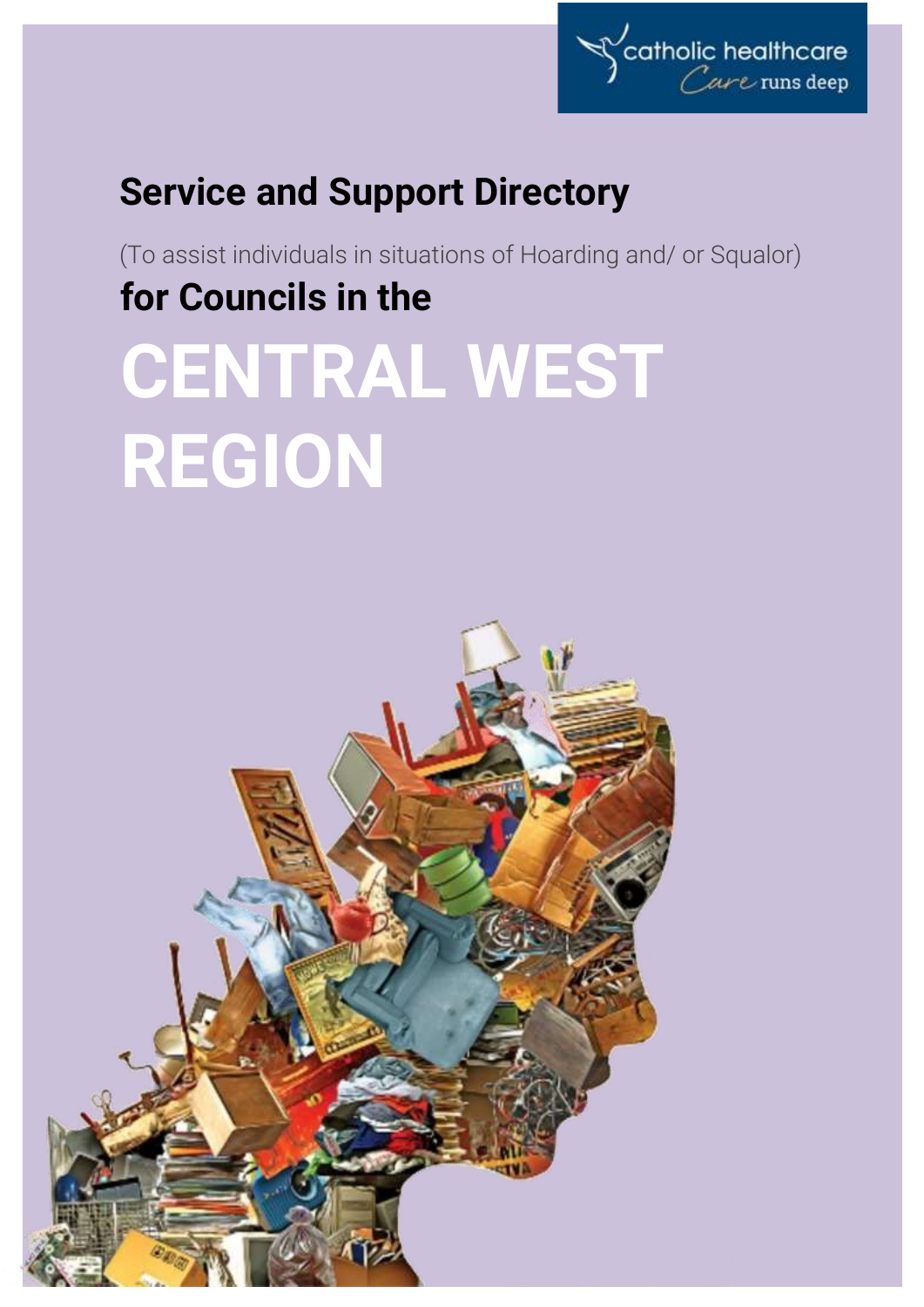

### Councils within the Central West Region

- [Weddin Shire Council](http://www.weddin.nsw.gov.au/)
- [Parkes Shire Council](http://www.parkes.nsw.gov.au/)
- [Orange City Council](http://www.orange.nsw.gov.au/)
- [Oberon Council](http://www.oberon.nsw.gov.au/)
- [Cowra Council](http://www.cowracouncil.com.au/)
- [Cabonne Council](http://www.cabonne.nsw.gov.au/)
- [Blayney Shire Council](http://www.blayney.nsw.gov.au/)
- [Bathurst Regional Council](https://www.bathurst.nsw.gov.au/)
- [Lithgow City Council](http://www.lithgow.nsw.gov.au/)
- [Forbes Shire Council](http://www.forbes.nsw.gov.au/)
- [Brewarrina Shire Council](http://www.brewarrina.nsw.gov.au/)
- [Lachlan Shire Council](http://www.lachlan.nsw.gov.au/)
- [Bogan Shire Council](http://www.bogan.nsw.gov.au/)
- [Lockhart Shire Council](http://www.lockhart.nsw.gov.au/)

To assist individuals holistically, comprehensively and provide an opportunity to succeed, a variety of supports are required.

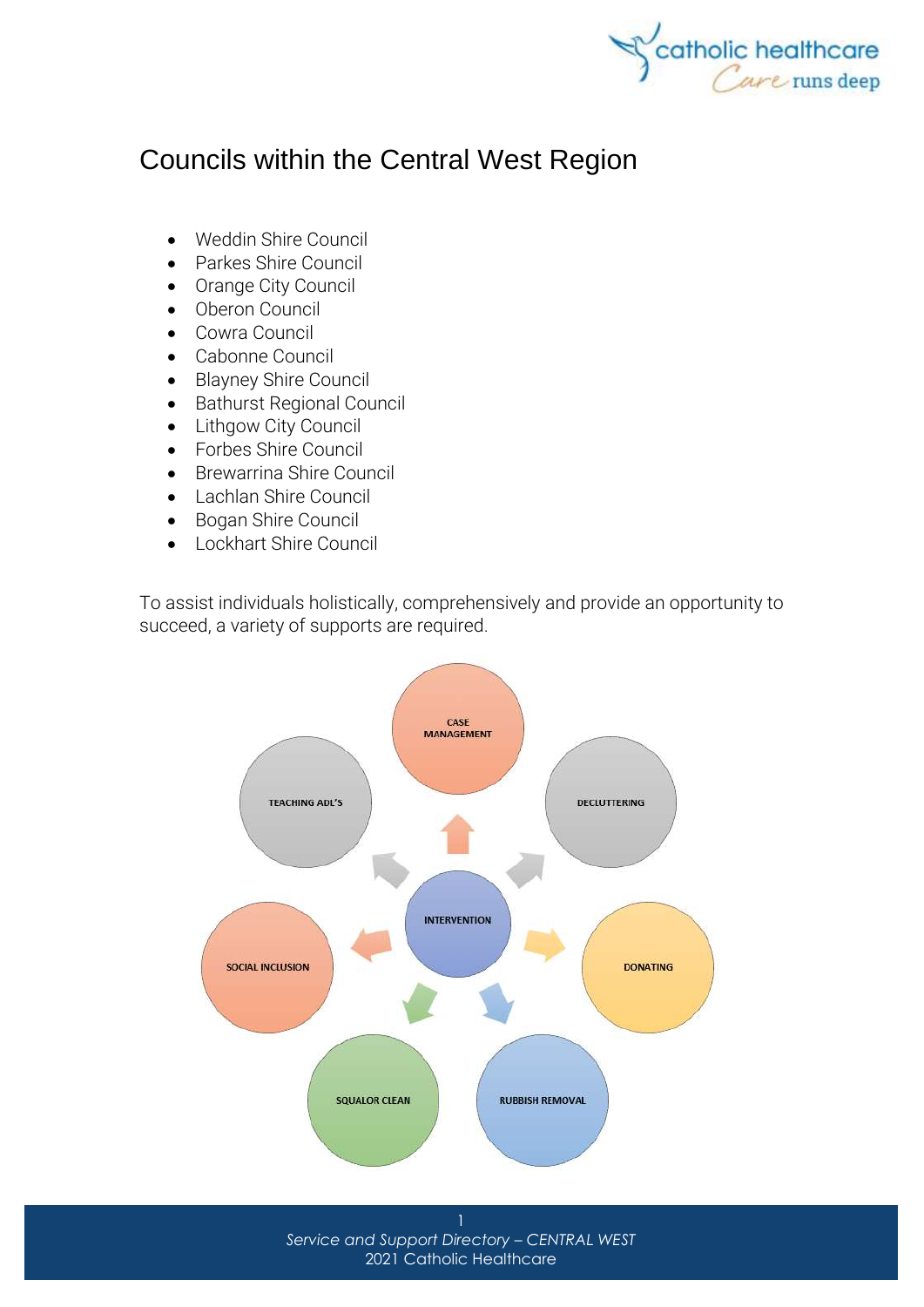

#### Contents:

|                | 1. Case Management            | page 3  |
|----------------|-------------------------------|---------|
| 2.             | Decluttering                  | page 4  |
| 3.             | <b>Donation Services</b>      | page 5  |
| 4 <sub>1</sub> | Rubbish Removal               | page 6  |
| 5.             | <b>Squalor Clean</b>          | page 6  |
|                | 6. Social Inclusion           | page 6  |
|                | 7. Activities of Daily Living | page 7  |
| 8.             | Mental Health                 | page 12 |

#### **Acronyms**

| <b>CHSP</b> | Commonwealth Home Support Program    |
|-------------|--------------------------------------|
| <b>NDIS</b> | National Disability Insurance Scheme |
| <b>HCP</b>  | Home Care Packages                   |
| <b>MAC</b>  | My Aged Care                         |
| <b>ACAT</b> | Aged Care Assessment Team            |
| <b>RAS</b>  | <b>Regional Assessment Service</b>   |
| <b>ACH</b>  | Assistance with Care and Housing     |
| DA          | Domestic Assistance                  |
| <b>SS</b>   | Social Support                       |
| ADL         | Activities of Daily Living           |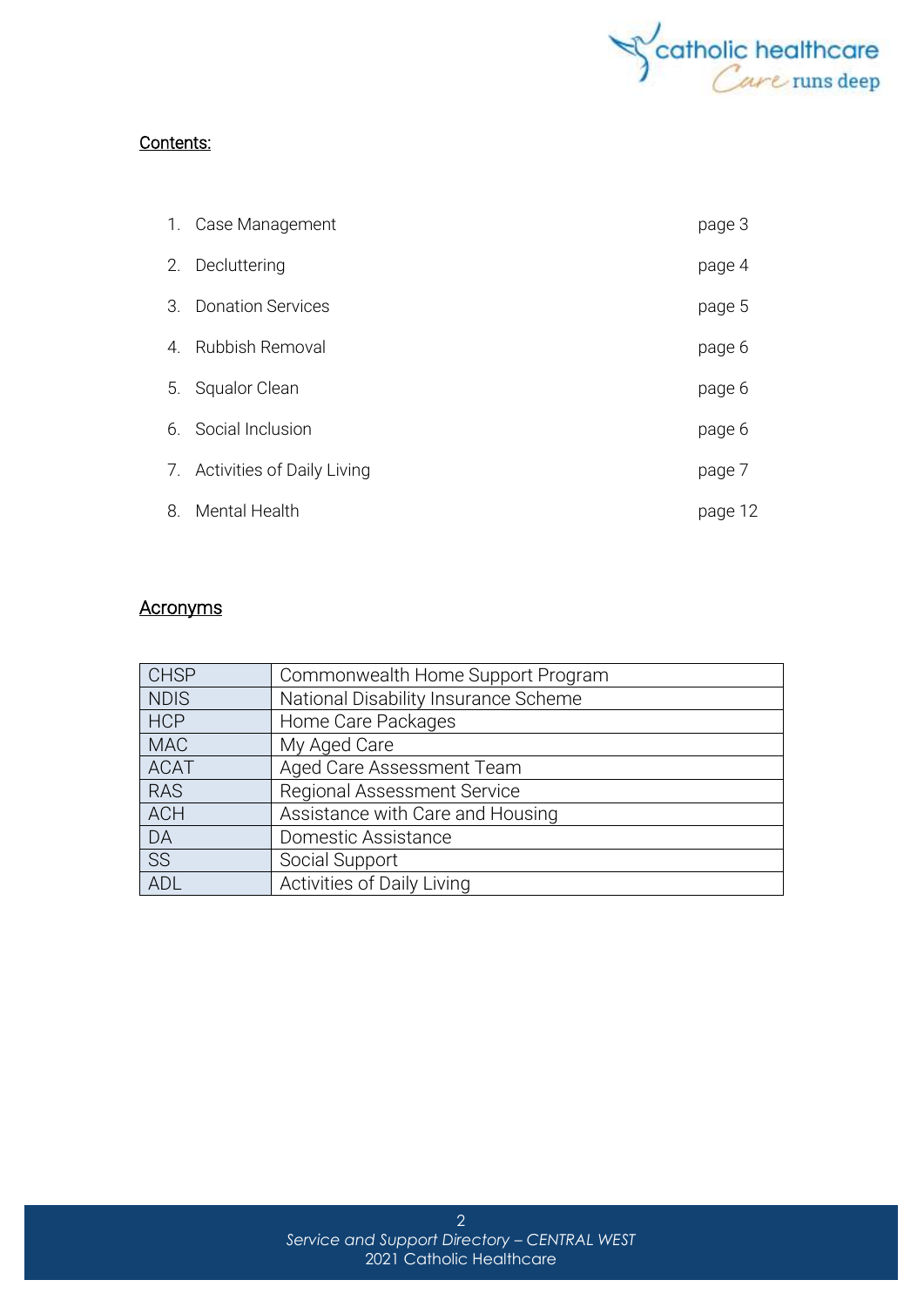

#### CASE MANAGEMENT

• Case management is a collaborative process of assessment, planning, implementation, coordination, facilitation and advocacy for options and services required to meet an individual's holistic (health and human service) needs

| Provider                                              | Support/Assistance           | <b>Contact Details</b> |
|-------------------------------------------------------|------------------------------|------------------------|
| <b>Catholic Healthcare</b>                            | Case management Hoarding and | 1800 225 474           |
|                                                       | Squalor                      |                        |
|                                                       | HCP provider                 |                        |
|                                                       | CHSP funded                  |                        |
| <b>Currajong Disability</b><br>Services, Condobolin & | Case management              | 02 6863 4713           |
| Lachlan Shire Council local                           | NDIS supported service       |                        |
| government area                                       |                              |                        |
| Lachlan Shire Council,                                | Case management              | 02 6895 3478           |
| Local government area                                 | CHSP funded                  |                        |
| Australian Unity Home &                               | Case management              | 1300 160 170           |
| <b>Disability Services, Central</b>                   | HCP provider                 |                        |
| West region                                           |                              |                        |
| Southern Cross Care,                                  | Case management              | 1800 632 314           |
| Parkes                                                | HCP provider                 |                        |
| LiveBetter, Central West                              | Case management              | 1800 580 580           |
| Region                                                | HCP provider                 |                        |
| <b>Baptist Care Home</b>                              | Case management              | 5317 5000              |
| Services, Central West                                | HCP provider                 |                        |
| Bilyara Hostel, Cowra                                 | Case management              | 6341 1666              |
|                                                       | HCP provider                 |                        |
| Uniting, Orange local                                 | Case management              | 1800 864 846           |
| government region                                     | HCP provider                 |                        |
| Life Without Barriers,                                | Case management              | 6393 3200              |
| Orange local government<br>area                       | NDIS support coordination    |                        |
| New Horizons Enterprises,                             | Case management              | 6338 2345              |
| Central West region                                   | NDIS support coordination    |                        |
|                                                       | CHSP funded                  |                        |
|                                                       | HCP provider                 |                        |
| Glenray, Bathurst Council                             | Case management              | 6331 2388              |
| local government area                                 | NDIS support coordination    |                        |
| UnitingCare, Lithgow local                            | Case management              | 02 6351 4887           |
| government area                                       | CHSP funded                  |                        |
|                                                       | NDIS support coordination    |                        |
| Kirinari Community                                    | Case management              | 1300 547 462           |
| Services, Lithgow local                               | HCP provider                 | www.kirinari.com.au    |
| government area                                       |                              |                        |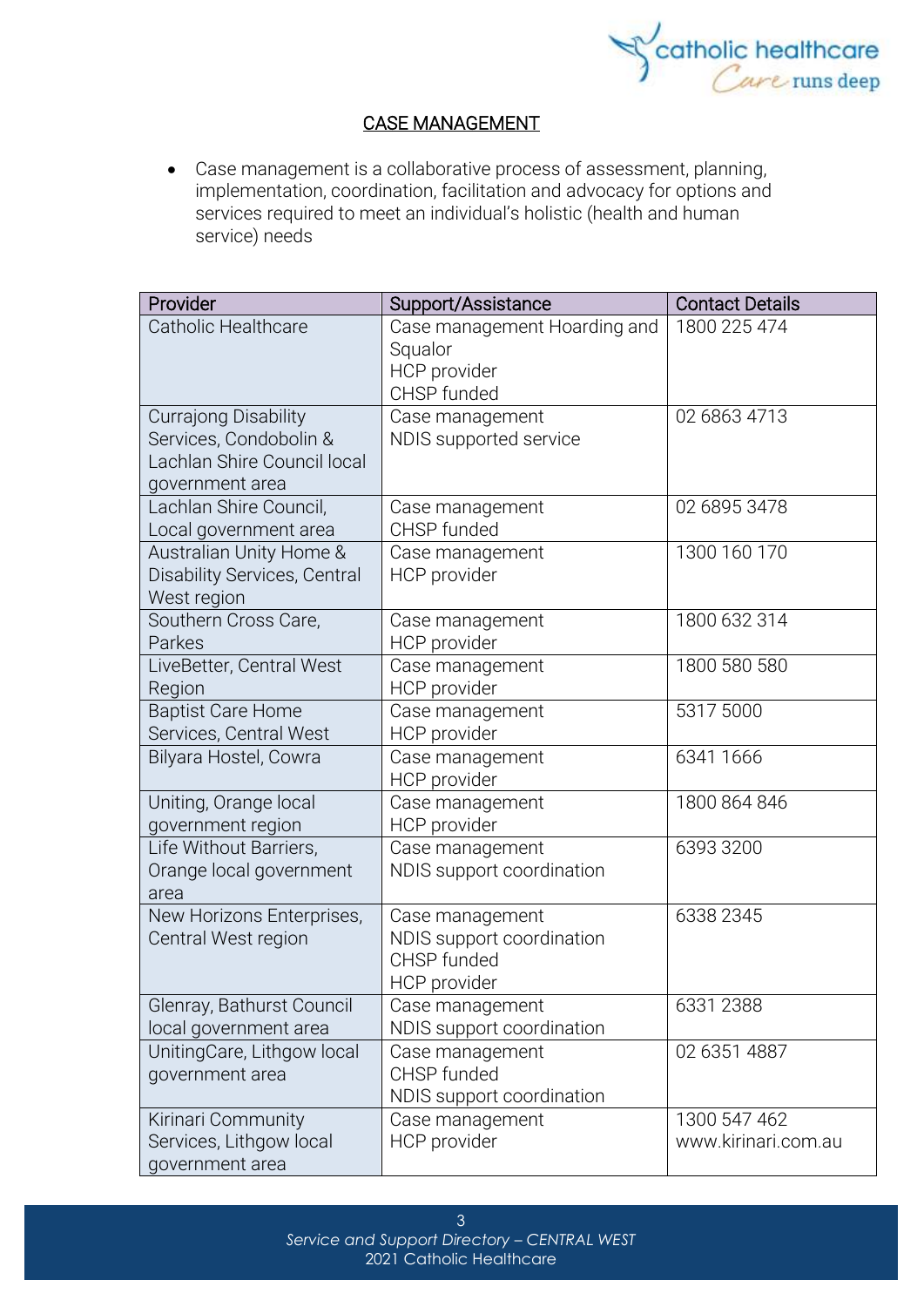

| Upper Lachlan Community   Case management |              | 4832 2399 |
|-------------------------------------------|--------------|-----------|
| Care, Lachlan local                       | CHSP funded  |           |
| government area                           | HCP provider |           |

#### DECLUTTERING:

- To remove clutter from a room, an area, etc
- Working through the process of letting go of items, to be able to use spaces of the home (and around the property) for it's intended purpose

| Provider                                                                               | Support/Assistance                                                              | <b>Contact Details</b> |
|----------------------------------------------------------------------------------------|---------------------------------------------------------------------------------|------------------------|
| <b>New Horizons</b><br>Enterprises, Central West<br>region                             | Domestic assistance<br>NDIS support coordination<br>CHSP funded<br>HCP provider | 6338 2345              |
| Australian Unity Home &<br><b>Disability Services, Central</b><br>West region          | Domestic assistance<br>HCP provider                                             | 1300 160 170           |
| LiveBetter, Central West<br>Region                                                     | Domestic assistance<br>HCP provider                                             | 1800 580 580           |
| Uniting, Orange local<br>government region                                             | Domestic assistance<br>HCP provider                                             | 1800 864 846           |
| <b>Central West Home</b><br>Modification Service,<br>Central West Region               | Home maintenance MAC referral                                                   | 1800 580 580           |
| <b>BaptistCare Home</b><br>Services, Central West                                      | Domestic assistance<br>HCP provider                                             | 5317 5000              |
| Whiddon, Kelso<br>Community Care,<br>Bathurst, Dubbo & Orange<br>local government area | Domestic Assistance<br>HCP provider<br>NDIS coordination support                | 1300 738 388           |
| Annecto, Dubbo local<br>government area                                                | Domestic Assistance<br>CHSP funded<br>HCP provider                              | 18000 266 328          |
| Southern Cross Care,<br><b>Central West Region</b>                                     | Domestic Assistance<br>Home & garden Maintenance<br>CHSP funded<br>HCP provider | 1800 870 426           |
| Dubbo Area Nursing<br>Service, Dubbo local<br>government area                          | Domestic assistance<br>HCP provider                                             | 6885 6407              |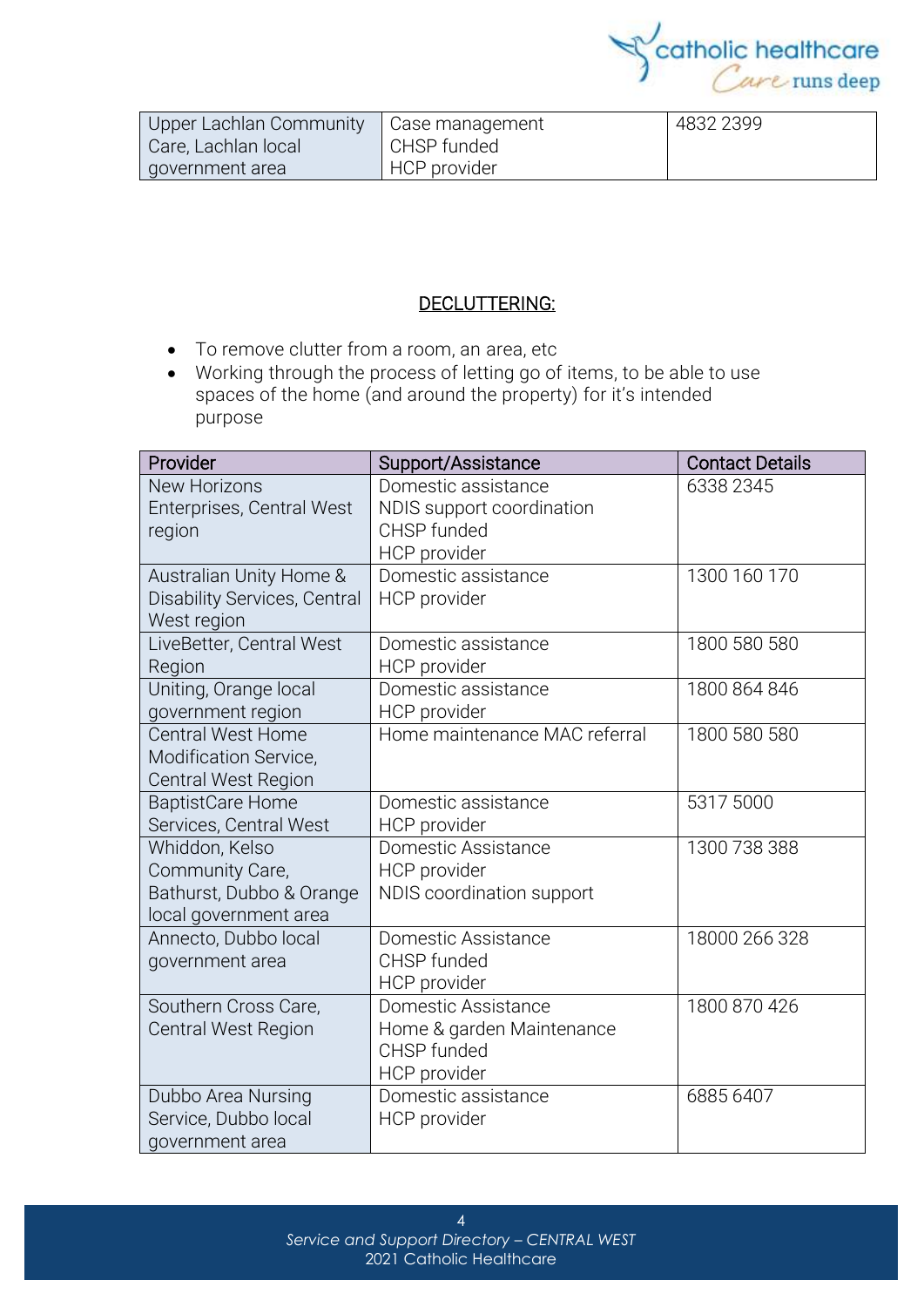

| Upper Lachlan              | Domestic assistance       | 4832 2399    |
|----------------------------|---------------------------|--------------|
| Community Care, Lachlan    | CHSP funded               |              |
| local government area      | HCP provider              |              |
| Just Better Care, Central  | Domestic Assistance       | 4626 1287    |
| West                       | NDIS coordination support |              |
|                            | HCP provider              |              |
| <b>Tottenham Community</b> | Domestic assistance       | 02 6891 6200 |
| Health Centre, Home &      | CHSP funded               |              |
| Community Care Service,    |                           |              |
| Lachlan Shire Council      |                           |              |
| local government area      |                           |              |

#### DONATION SERVICES

| Provider                         | Support/ Assistance               | <b>Contact Details</b> |
|----------------------------------|-----------------------------------|------------------------|
| St Vincent de Paul               | Clothing                          | 13 18 12               |
| Society, Central West            | Food parcels                      |                        |
| Region                           | Vouchers                          |                        |
|                                  | Energy bill assistance            |                        |
|                                  | Furniture                         |                        |
|                                  | No-interest loans                 |                        |
| Can Assist Condobolin            | Financial assistance              | 6895 2877              |
| The Salvation Army,              | Food vouchers                     | 1300 371 288           |
| <b>Central West Region</b>       | Food parcels                      |                        |
|                                  | <b>Financial Assistance</b>       |                        |
|                                  | Furniture                         |                        |
|                                  | Christmas hampers                 |                        |
|                                  | Telstra vouchers                  |                        |
|                                  | Energy Accounts payment           |                        |
|                                  | assistance vouchers               |                        |
| <b>Cowra NILS</b>                | Interest-free loans for essential | 6340 1100              |
|                                  | household needs                   |                        |
| Cowra Food Hall                  | Food parcels                      | 6341 4011              |
| Grenfell food hall               | Food parcels                      | 6343 1235              |
| Canowindra                       | <b>Food Basket</b>                | 0409 867 002           |
|                                  | Food parcels                      |                        |
|                                  | Household supplies                |                        |
| Bathurst Legacy, Bathurst        | Financial assistance              | 6333 2913              |
| Regional Council local           |                                   |                        |
| government area                  |                                   |                        |
| <b>Bathurst Local Aboriginal</b> | Low-cost food                     | 6332 6835              |
| <b>Land Council</b>              |                                   |                        |
| C3Cares, Bathurst                | Food parcels                      | 6332 5771              |
|                                  | Community meals                   |                        |
| LiveBetter Community             | Taxi vouchers                     | 1800 200 422           |
| Transport, Greater               |                                   |                        |
| Lithgow area                     |                                   |                        |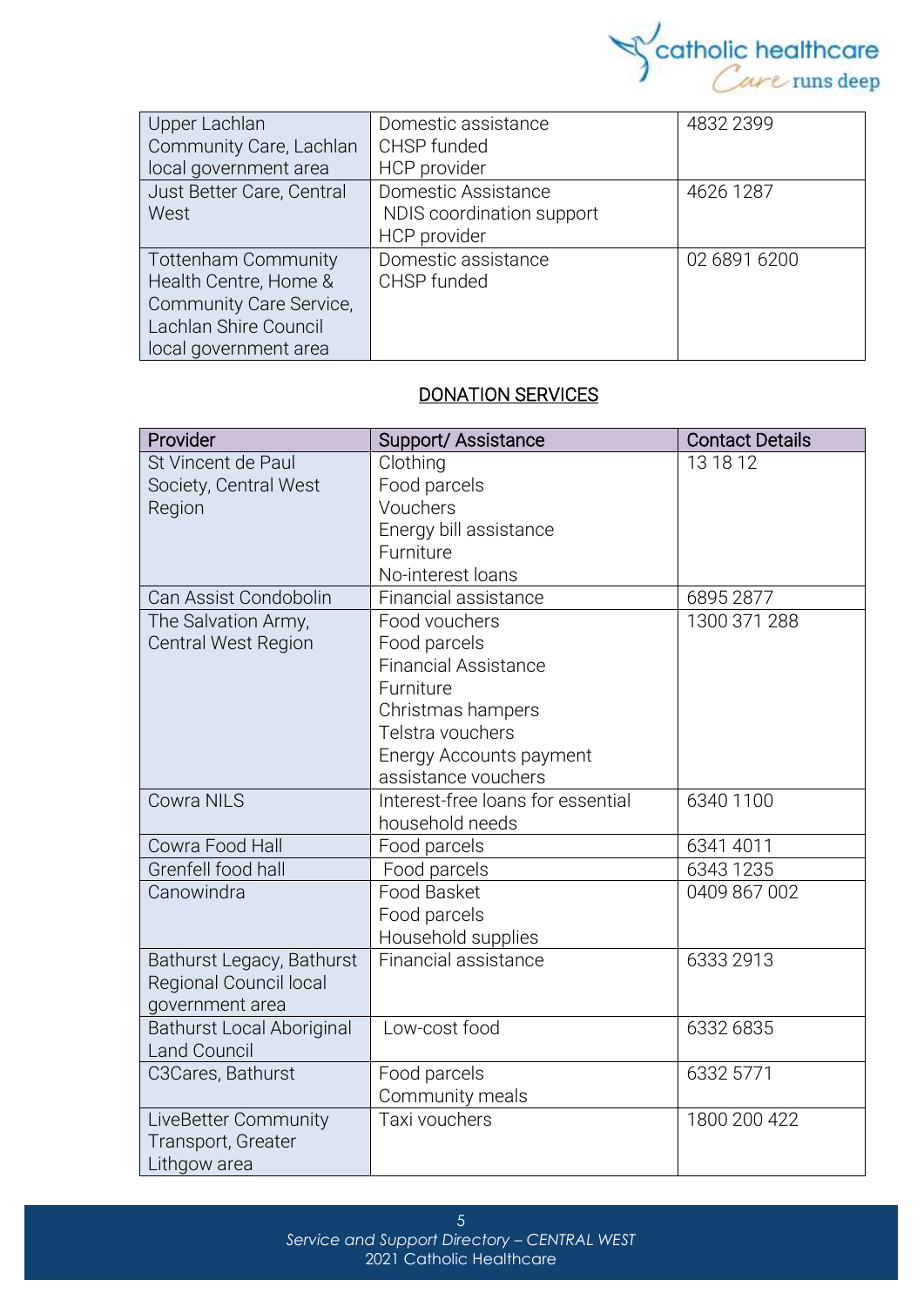

#### RUBBISH REMOVAL:

| Provider                                        | <b>Contact Details</b> |
|-------------------------------------------------|------------------------|
| Lachlan Waste Services, Rubbish removal & skip  | 6895 2590              |
| bin, Condobolin                                 |                        |
| Crime Scene Clean Ups, Central West region      | 1300 246 429           |
| Rubbish Removal Bathurst, Orange, & dubbo areas | 0480 271 533           |
| Jim's Rubbish Removal, Cowra region             | 1300 993 534           |
| JR Richards & Sons, Rubbish collection Orange   | 6362 6353              |
| Anywhere Skips Orange                           | 0447 966 838           |
| JT's Skip Bins Hire, Forbes                     | 0429 995 599           |
| Bathurst Lithgow Mini Bins, Skip Bin Hire and   | 0411 139 063           |
| removal                                         |                        |
| Central West Rubbish Removals                   | 0420 279 865           |

#### SQUALOR CLEAN:

| Provider                                    | <b>Contact Details</b> |
|---------------------------------------------|------------------------|
| National Trauma & Crime Scene Cleaning      | 0488 007 675           |
| Crime Scene Clean Ups, Central West region  | 1300 246 429           |
| Dr Detail, Cleaning Services Central West   | 0419 661 170           |
| Australian Forensic Cleaning (Central west) | 1300 246 429           |

#### SOCIAL INCLUSION:

• Social [inclusion](https://www.collinsdictionary.com/dictionary/english/inclusion) is the act of making all groups of people within a society [feel](https://www.collinsdictionary.com/dictionary/english/feel) valued and [important.](https://www.collinsdictionary.com/dictionary/english/important)

| Provider                   | Support/Assistance                             | <b>Contact Details</b> |
|----------------------------|------------------------------------------------|------------------------|
| Uniting, Orange            | Social support programs<br><b>HCP</b> provider | 1800 864 846           |
|                            | CHSP funded                                    |                        |
| Life Without Barriers,     | Day program                                    | 6393 3200              |
| Orange local government    | NDIS support coordination                      |                        |
| area                       |                                                |                        |
| New Horizons               | Social support programs                        | 6338 2345              |
| Enterprises, Central West  | NDIS support coordination                      |                        |
| region                     | CHSP funded                                    |                        |
|                            | HCP provider                                   |                        |
| Glenray, Bathurst Council  | (Day programs                                  | 6331 2388              |
| local government area      | Active ageing program                          |                        |
|                            | NDIS support coordination                      |                        |
| UnitingCare, Lithgow local | Recreational programs                          | 02 6351 4887           |
| government area            | Community day program                          |                        |
|                            | Active ageing program                          |                        |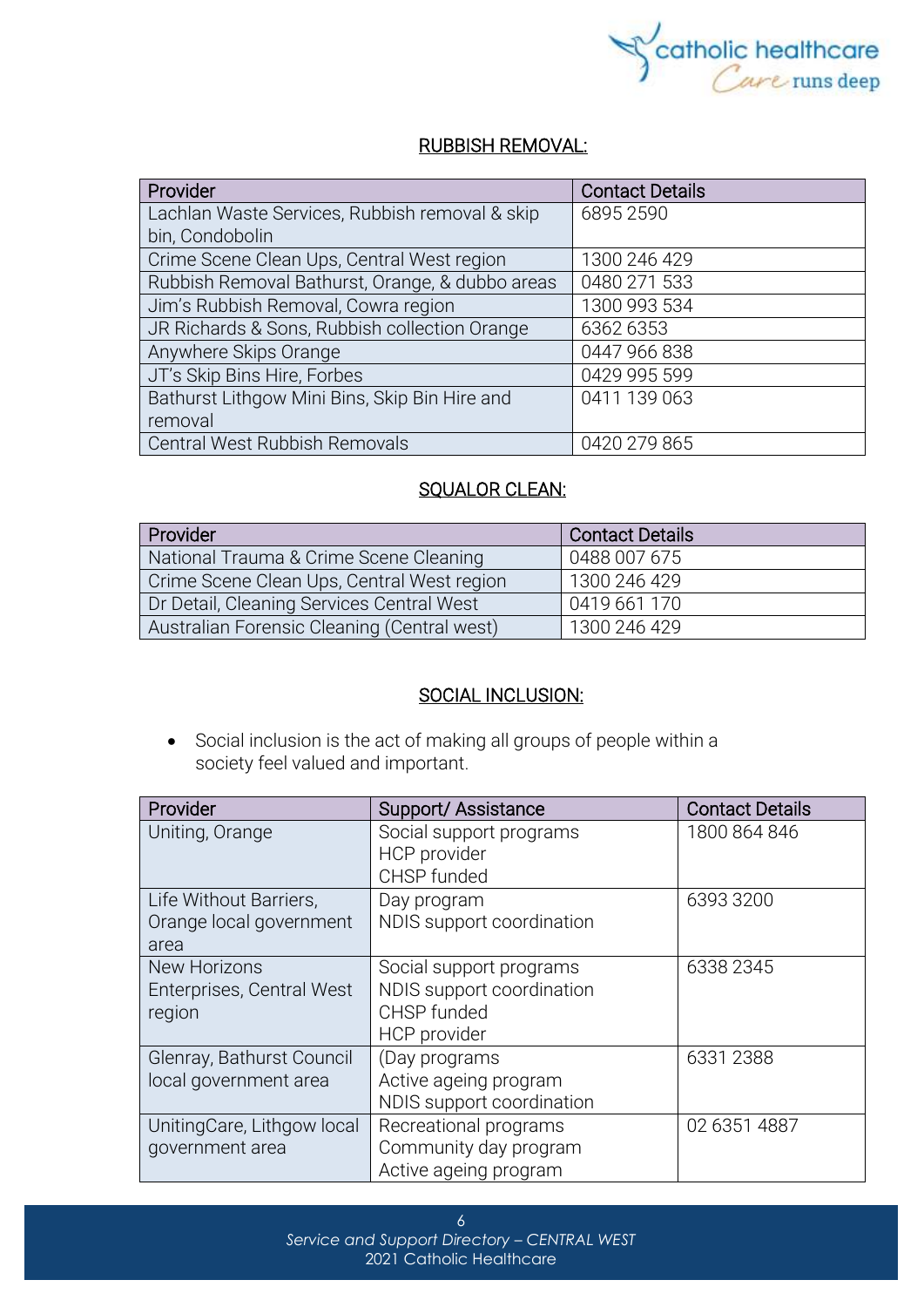

|                                     | CHSP funded               |               |
|-------------------------------------|---------------------------|---------------|
|                                     | NDIS support coordination |               |
| Kirinari Community                  | Lifestyle program         | 1300 547 462  |
| Services, Lithgow local             | <b>HCP</b> provider       |               |
| government area                     |                           |               |
| Australian Unity Home &             | Social support group      | 1300 160 170  |
| <b>Disability Services, Central</b> | HCP provider              |               |
| West region                         |                           |               |
| <b>BaptistCare Home</b>             | Social support groups     | 5317 5000     |
| Services, Central West              | <b>HCP</b> provider       |               |
| Whiddon, Kelso                      | Community visitor support | 1300 738 388  |
| Community Care,                     | HCP provider              |               |
| Bathurst, Dubbo & Orange            | NDIS coordination support |               |
| local government area               |                           |               |
| Annecto, Dubbo local                | Visitor program           | 18000 266 328 |
| government area                     | CHSP funded               |               |
|                                     | HCP provider              |               |
| Southern Cross Care,                | Visitor program           | 1800 870 426  |
| <b>Central West Region</b>          | CHSP funded               |               |
|                                     | HCP provider              |               |
| <b>Upper Lachlan</b>                | Visitor program           | 4832 2399     |
| Community Care, Lachlan             | CHSP funded               |               |
| local government area               | <b>HCP</b> provider       |               |
| Just Better Care, Central           | Social activity programs  | 4626 1287     |
| West                                | Assistance with outings   |               |
|                                     | NDIS coordination support |               |
|                                     | <b>HCP</b> provider       |               |
| <b>Tottenham Community</b>          | Craft group               | 02 6891 6200  |
| Health Centre, Home &               | CHSP funded               |               |
| Community Care Service,             |                           |               |
| Lachlan Shire Council               |                           |               |
| local government area               |                           |               |
| LiveBetter Community                | Social outings            | 02 6352 2146  |
| Transport, Greater                  | CHSP funded               |               |
| Lithgow area                        |                           |               |

#### *ACTIVITIES OF DAILY LIVING (ADL's)*

• Activities of daily living (ADLs), as the name implies, are activities necessary for maintaining an independent lifestyle with a high quality of life.

#### What are the activities of daily living*?*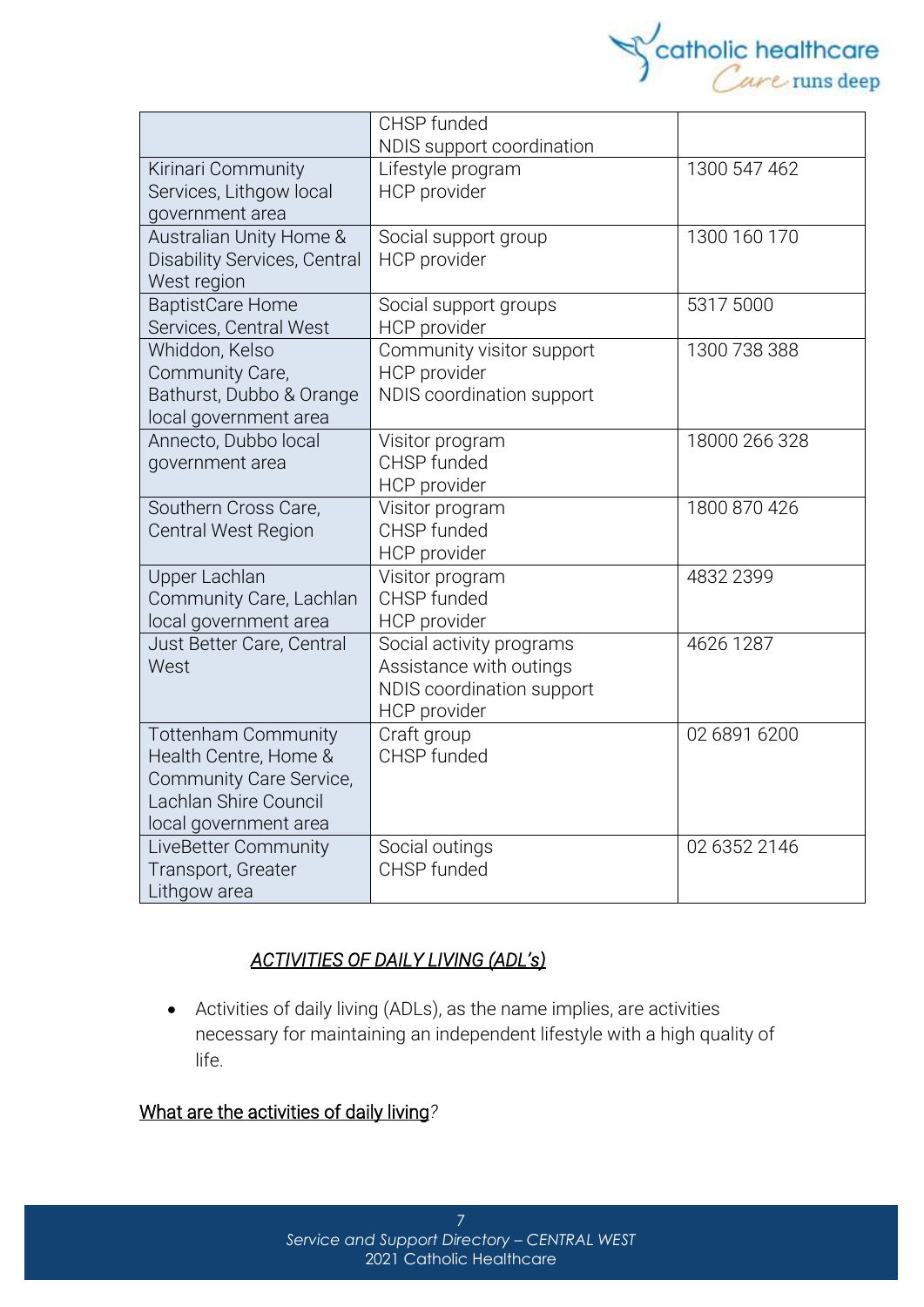

| Functional<br>mobility: | To move about freely and safely.                                                                                         |
|-------------------------|--------------------------------------------------------------------------------------------------------------------------|
| Feeding                 | To feed oneself                                                                                                          |
| Personal hygiene:       | To manage aspects of personal hygiene, such as bathing,<br>grooming, dressing, and brushing teeth.                       |
| Home                    | To manage tasks around the home such as taking out the                                                                   |
| maintenance:            | rubbish, cleaning the kitchen, cleaning the bathroom,<br>vacuuming/mopping, making sure food in the fridge and pantry is |
|                         | current, watering plants.                                                                                                |
| Managing                | assistance may be required in getting prescriptions, keeping                                                             |
| medications:            | medications up to date and taking medications on time and in the                                                         |
|                         | right dosages.                                                                                                           |
| Managing                | managing assistance with bank balances, cheque books and                                                                 |
| finances:               | paying bills on time                                                                                                     |
| Communicating           | managing the household's phone and mail, making the home                                                                 |
| with others:            | hospitable and welcome for visitors.                                                                                     |
| Companionship           | this is important as it reflects on the help that may be needed to                                                       |
| and mental              | keep a person in a positive frame of mind.                                                                               |
| support:                |                                                                                                                          |
| Safety procedure        | in the event of an emergency, a well-planned emergency                                                                   |
| and emergency           | procedure should be designed; as well as emergency contacts                                                              |
| responses:              | known in case of any events.                                                                                             |

#### *How can the teaching of ADL's be done through regular support services?*

| Functional mobility: | Identifying if the individual can navigate their hallways free of |  |
|----------------------|-------------------------------------------------------------------|--|
|                      | clutter and get assistive devices such as walkers through         |  |
|                      | doorways; a few changes might be necessary such as                |  |
|                      | doorway modifications and ramps; removing floor runners           |  |
|                      | and rugs helps eliminate potential tripping hazards.              |  |
|                      |                                                                   |  |
|                      | Assisting a client to develop and implement a personal            |  |
|                      | organizing plan, including categories for discarded items.        |  |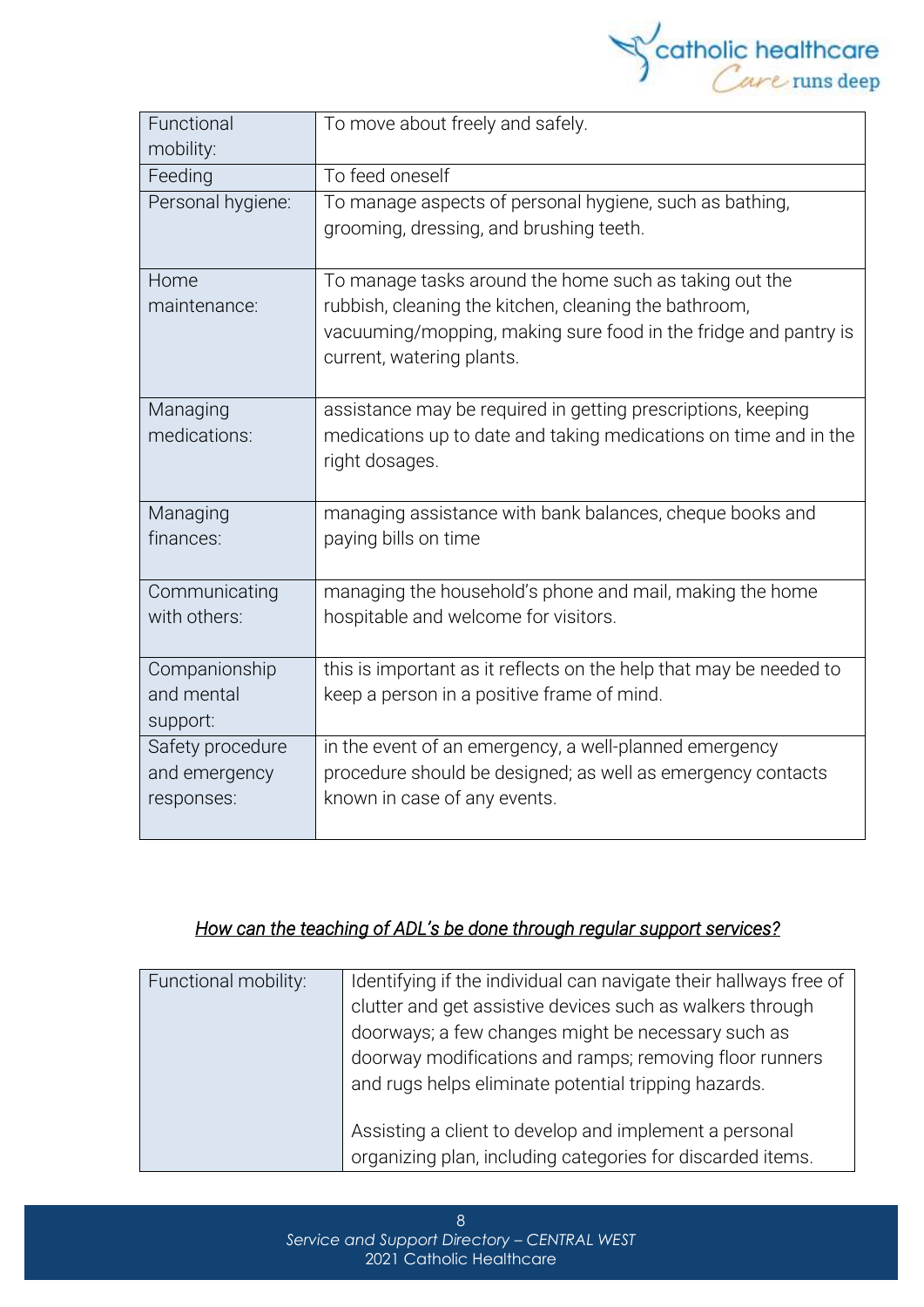

|                   | Include a list of tasks and a plan for where to keep objects<br>and papers. Preparation includes assembling materials<br>needed for filing and storing items.<br>Take a photo of the area before starting the declutter. Ask<br>yourself questions about each item, such as 'Have I used<br>this in the last year? Is this something to give away or trash?'<br>Refer to your photo and celebrate your victories.<br>Break big tasks into smaller tasks (bathroom-> 1 drawer)<br>Set a calendar to follow and start with small time increments<br>(10-15 minutes); limit any distractions (phone, TV, radio);<br>take a break when your timer goes off and then repeat while<br>increasing the amount of time<br>Know your options by locating a recycling centre, donation<br>locations, donation centres that will pick items up, rubbish<br>removal days                                                                                                                 |
|-------------------|-----------------------------------------------------------------------------------------------------------------------------------------------------------------------------------------------------------------------------------------------------------------------------------------------------------------------------------------------------------------------------------------------------------------------------------------------------------------------------------------------------------------------------------------------------------------------------------------------------------------------------------------------------------------------------------------------------------------------------------------------------------------------------------------------------------------------------------------------------------------------------------------------------------------------------------------------------------------------------|
| Feeding:          | Meal preparation and clean-up. Services that offer DA can<br>support a person in preparing and enjoying their meals.<br>Whether they have dietary needs, need inspiration with meal<br>plans, or would just like help with their cooking and clean-up.<br>Social support is also provided for those who would like<br>support during grocery shopping, unpacking of groceries,<br>and company while cooking something. This is important for<br>seniors to ensure they are receiving the appropriate nutrients<br>to support their health all wellbeing.<br>Meals on Wheels is an option for those who are unable to<br>prepare their own meals. The organisation specializes in<br>meal delivery for people aged over 65, as well as CHSP<br>clients, HCP clients, NDIS clients and full fee-paying clients.<br>Kindly reminding clients of food safety and cross<br>contamination; and how their health can be affected if cross<br>contamination of certain foods occur. |
| Personal Hygiene: | Services may include oral care, toileting, grooming,<br>showering, dressing, and undressing, and general mobility. A                                                                                                                                                                                                                                                                                                                                                                                                                                                                                                                                                                                                                                                                                                                                                                                                                                                        |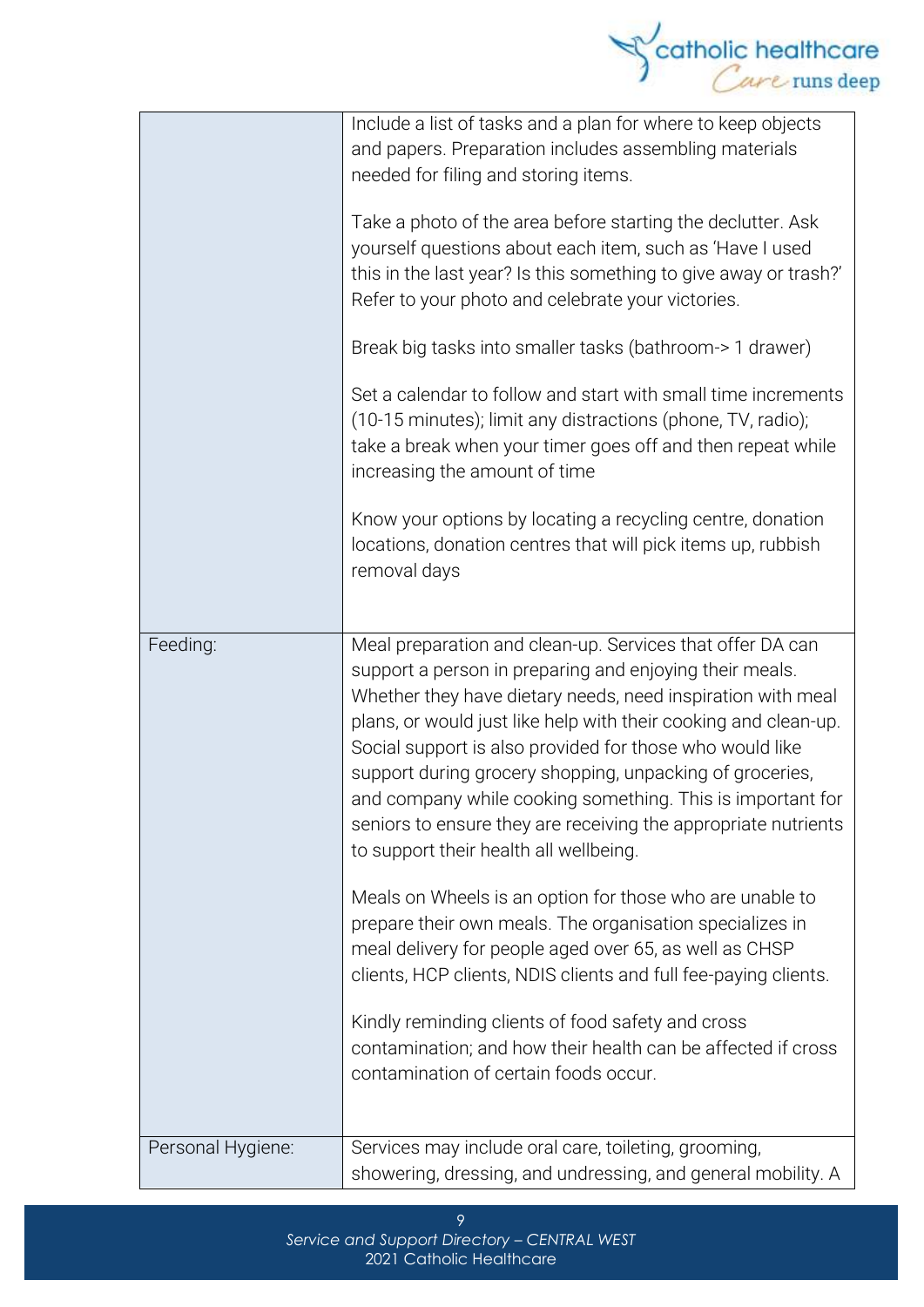

|                          | care worker may be able to assist with personal care needs<br>with complete respect for a person's privacy and dignity.<br>Assistance can include getting in and out of bed, managing<br>continence and providing assistance using continence aids<br>and appliances.<br>Providing easier clothing/shoes for the individual to wear if<br>you notice it has become increasingly difficult for them to<br>undress. Solutions could include pants/shorts with elastic<br>waistbands, shoes with Velcro fasteners rather than laces.<br>Implementing home strategies for a person to shower<br>without fear of falling or slipping, such as grab bars, non-slip<br>floor mats or a shower chair. If a person still feels uneasy<br>with these installations, then a care worker is able to provide<br>assistance with showering.                                                                                                                                                                                                 |
|--------------------------|-------------------------------------------------------------------------------------------------------------------------------------------------------------------------------------------------------------------------------------------------------------------------------------------------------------------------------------------------------------------------------------------------------------------------------------------------------------------------------------------------------------------------------------------------------------------------------------------------------------------------------------------------------------------------------------------------------------------------------------------------------------------------------------------------------------------------------------------------------------------------------------------------------------------------------------------------------------------------------------------------------------------------------|
| Home maintenance:        | Support is there for clients who need assistance with<br>anything from putting a load of laundry in the washing<br>machine, to folding clothes, making their bed, sweeping the<br>front paths, vacuuming, mopping, wiping kitchen benches,<br>cleaning toilets, and watering their plants. A care worker can<br>work with the client to show them how it can be done, or can<br>help assist with simple tasks such as setting up the vacuum<br>cleaner, how to empty the vacuum cleaner once its full, filling<br>and emptying a mop bucket after each use, washing all the<br>towels/cleaning cloths after use etc.<br>Being able to provide clients with different options on how to<br>pack washing away, by either hanging their clothes with<br>clothes hangers, or folding them away.<br>Working with a client to organize their kitchen<br>cupboards/pantry into categories, such as keeping plates<br>together, cutlery together, cups etc. Cleaning the<br>fridge/freezer and pantry and checking for current dates. |
| Managing<br>medications: | Transport can be arranged through an organisation to assist<br>with a client to access pharmacies to pick up their<br>medication.                                                                                                                                                                                                                                                                                                                                                                                                                                                                                                                                                                                                                                                                                                                                                                                                                                                                                             |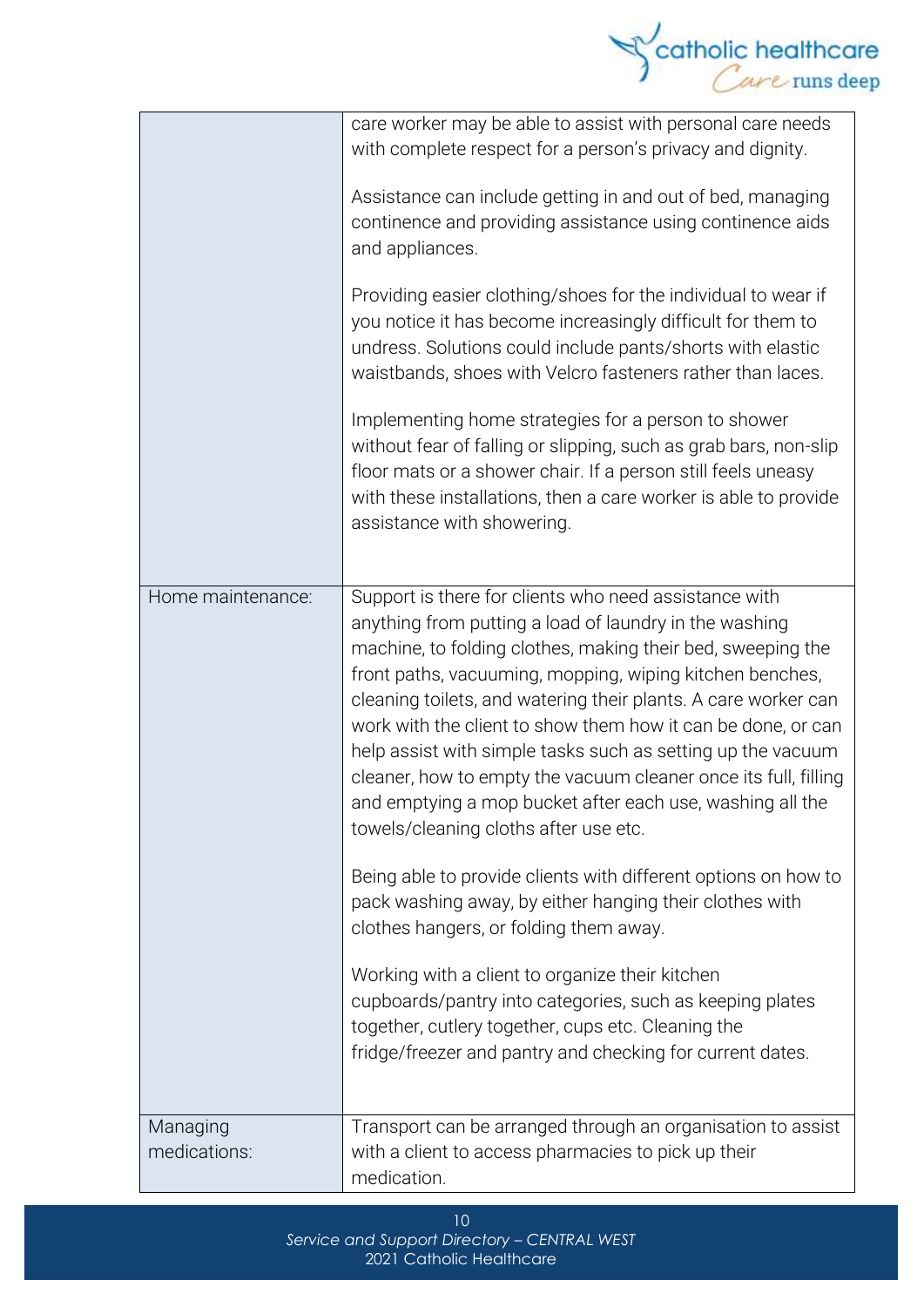

Ť.

| Managing finances:                          | A case manager can assist the individual to sort through and<br>organize any bills, categorized by paid, unpaid and/or<br>overdue.                                                                                                |  |
|---------------------------------------------|-----------------------------------------------------------------------------------------------------------------------------------------------------------------------------------------------------------------------------------|--|
|                                             | Suggestions for storing the bills such as in a folder or filing<br>cabinet can be arranged with the individual.                                                                                                                   |  |
| Communicating with<br>others:               | Communication is fundamental to human interaction. Care<br>workers can assist individuals in managing their calendar<br>and appointments, and sharing family updates by post,<br>technology or replying to messages               |  |
|                                             | Keeping a large calendar with clearly marked dates and<br>appointment times can create a greater sense of control and<br>order.                                                                                                   |  |
|                                             | Teaching an individual how to use technology such as zoom<br>and searching internet links and YouTube videos                                                                                                                      |  |
| Companionship and<br>mental health support: | Communication impairment can alienate people from their<br>regular activities, and relationships can lead to withdrawal,<br>isolation, and depression.                                                                            |  |
|                                             | Care plans can be created with individuals to support their<br>social interaction and communication. It is important to<br>understand why a person is experiencing difficulty in<br>communicating and try and lessen the effects. |  |
|                                             | This could include finding out what a person's interests are<br>and linking them to social groups within the community.                                                                                                           |  |
|                                             | Suggesting ways for a person to express their feelings, such<br>as drawing or keeping journal entries, or meditating as a<br>form of stress relief.                                                                               |  |
| Safety procedure and                        | Fitting medical alert systems in case of emergency when                                                                                                                                                                           |  |
| emergency responses:                        | there is a communication barrier                                                                                                                                                                                                  |  |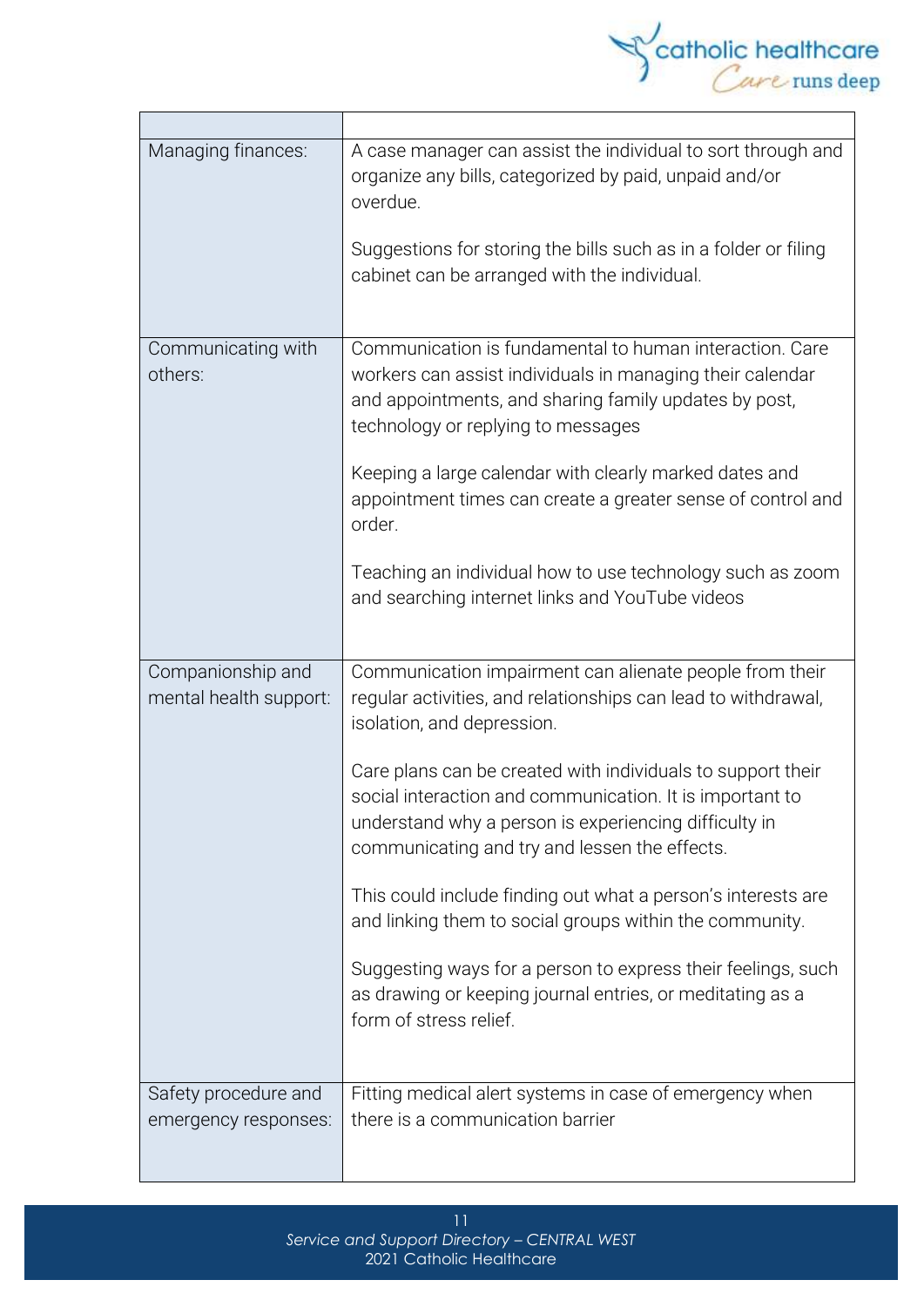

| Hearing impaired phones and hearing aids can help a person      |
|-----------------------------------------------------------------|
| remain independent while ensuring their safety is protected.    |
|                                                                 |
| Going through a fire escape route with an individual so they    |
| become familiar of it in case of emergency. If an individual    |
| has a lot of items in the home, working with the individual to  |
| ensure their safety is the top priority is extremely important. |
| Devising a plan with the individual to create clear pathways    |
| so there is a clutter free entry and exit in the home would be  |
| recommended.                                                    |
|                                                                 |

#### Mental Health Care Plan

#### What is it?

A mental health care plan is a support plan for someone who is going through mental health issues. If a doctor agrees that you need additional support, you and the doctor will make the plan together.

A mental health care plan might include:

- A referral to an expert, like a psychologist
- The types of mental health care that can support you
- Other strategies to improve and maintain your mental health

If you have a mental health care plan, the Government will pay some or all of the cost of up to ten sessions with a mental health expert in a year. You can get that through the [Medicare](https://headspace.org.au/blog/how-to-get-a-medicare-card-old/) rebate.

#### Who do I contact for a Mental Health Care Plan?

This needs to be done by your GP (general practitioner). When you book an appointment with your doctor tell them you want to talk about a mental health care plan.

Then, at the appointment, talk to your doctor about what's been going on. It helps to be as open and honest as possible. Your doctor might ask you to fill out a questionnaire about how you've been feeling to work out the best support for you. Your doctor will then refer you to a psychologist that they know of, or you can find your own.

Types of support you may be able to get include: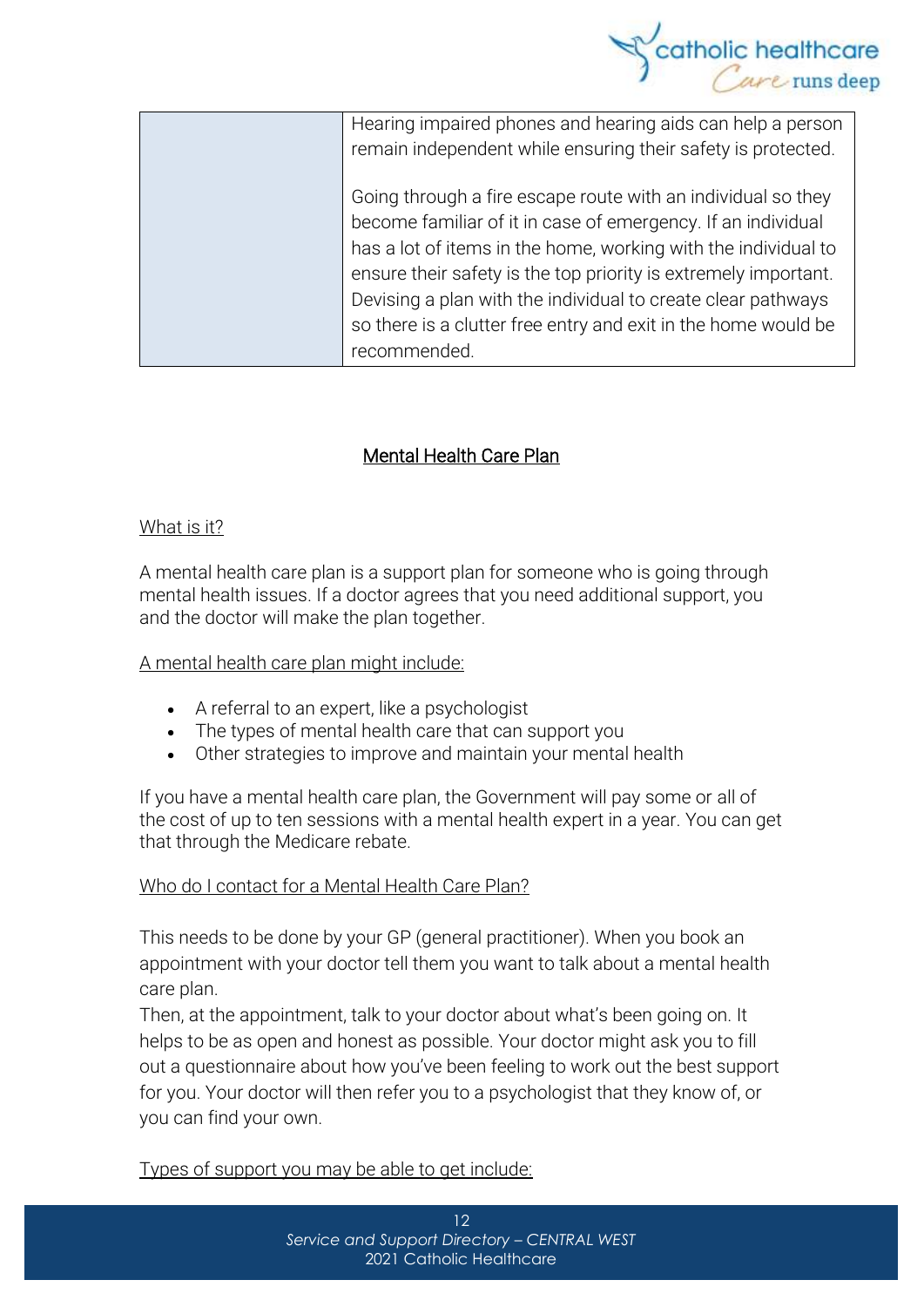

- One on one sessions with a psychologist
- Group psychologist sessions
- Sessions with a social worker or another allied health practitioner

Extra support can empower you to make big changes to how you feel and cope. Speaking to someone can give you the opportunity to find strategies to work through your concerns and manage them better (Headspace, 2018).

#### Mental Health Support

| Provider                                      | <b>Contact Details</b> |
|-----------------------------------------------|------------------------|
| Headspace, Orange                             | 02 6369 9300           |
| Margaret Johnson Psychological Service        | 02 6362 3511           |
| Lives Lived Well, Orange Outreach Services    | 1300 727 957           |
| Sureway Health Support, Orange                | 1300 787 392           |
| Interrelate Family Centre, Orange             | 02 6363 3650           |
| LikeMind, Orange                              | 02 6311 1700           |
| LifeLine Central West, Orange                 | 1300 798 258           |
| Orange Multi-Purpose Health Service,          | 02 6369 3300           |
| <b>Community Health</b>                       |                        |
| Orange Aboriginal Medical Service             | 02 6393 9000           |
| The Rock Community Visiting Outreach          | 1800 011 511           |
| <b>Community Health Services</b>              |                        |
| Alpha Omega Psychology, Wagga Wagga           | 02 6921 8729           |
| Wagga Wagga Community Health Service          | 02 5943 2300           |
| Culcairn Multi-Purpose Service (MPS)          | 02 6058 1750           |
| <b>Community Health Services</b>              |                        |
| Headspace, Wagga Wagga                        | 02 6937 9000           |
| Amaranth Foundation, Wagga Wagga              | 02 6033 1738           |
| Grand Pacific Health, Wagga Wagga             | 02 6453 4440           |
| Wagga Wagga Community Mental Health           | 1800 800 944           |
| Drug & Alcohol Services                       |                        |
| Headspace, Albury/Wodonga                     | 02 6055 9555           |
| Headspace, Bathurst                           | 02 6338 1100           |
| Lifeline Central West, Bathurst               | 131 114                |
| Marathon Health, Bathurst                     | 02 6333 2800           |
| Sureway Health Support, Bathurst, Cowra,      | 1300 787 392           |
| Goulburn, Lithgow, Forbes                     |                        |
| Rural Financial Counselling Service, Bathurst | 1800 940 404           |